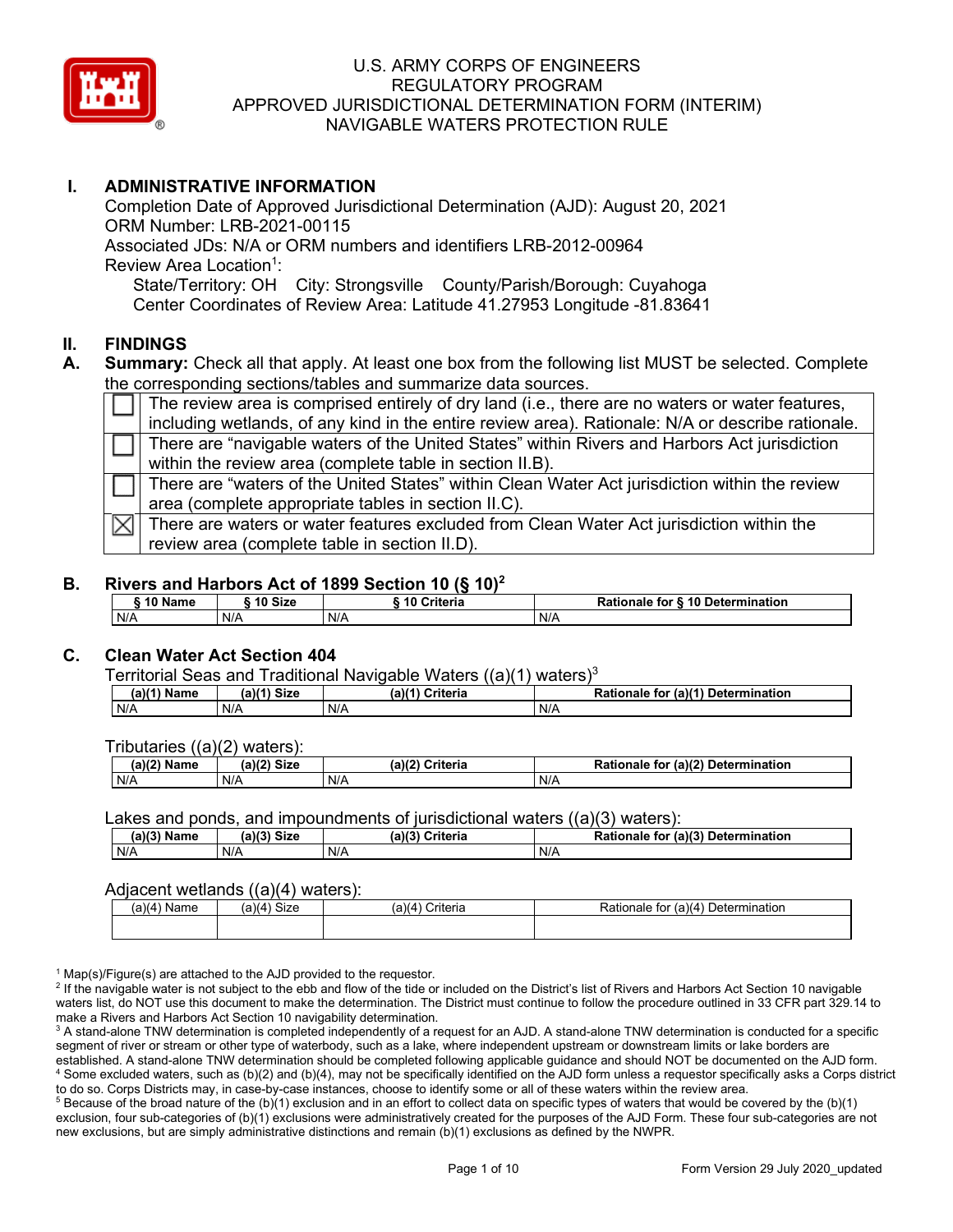

# **D. Excluded Waters or Features**

## Excluded waters  $((b)(1) - (b)(12))^4$ :

| <b>Exclusion</b> | <b>Exclusion</b> | Exclusion <sup>5</sup>         | <b>Rationale for Exclusion Determination</b>                                                                                                                                                                                                                                                                                                                                                                                                                                                                                                                                                                                                                 |
|------------------|------------------|--------------------------------|--------------------------------------------------------------------------------------------------------------------------------------------------------------------------------------------------------------------------------------------------------------------------------------------------------------------------------------------------------------------------------------------------------------------------------------------------------------------------------------------------------------------------------------------------------------------------------------------------------------------------------------------------------------|
| <b>Name</b>      | <b>Size</b>      |                                |                                                                                                                                                                                                                                                                                                                                                                                                                                                                                                                                                                                                                                                              |
| Wetland A        | 1.729 acres      | (b)(1) Non-adjacent<br>wetland | Wetland A is located along the western<br>property boundary and extends off the<br>property to the southwest.                                                                                                                                                                                                                                                                                                                                                                                                                                                                                                                                                |
|                  |                  |                                | Wetland A is not an:                                                                                                                                                                                                                                                                                                                                                                                                                                                                                                                                                                                                                                         |
|                  |                  |                                | (a)(1) Assessment: The wetland is not an<br>(a)(1) traditional navigable water or a<br>water subject to the ebb and flow of the<br>tide. The wetland is not on the Buffalo<br>District Section 10 list, has not been<br>determined by a Federal Court to be<br>navigable under Federal law, and does<br>not meet the legal definition of<br>navigable-in-fact. The wetland has not<br>been used, is not currently being used,<br>and is not susceptible of being used<br>(with or without reasonable<br>improvements), as a highway for<br>commerce over which trade and travel<br>are, or may be conducted in the<br>customary modes of trade and travel on |
|                  |                  |                                | water. The wetland does not support                                                                                                                                                                                                                                                                                                                                                                                                                                                                                                                                                                                                                          |
|                  |                  |                                | navigation of any sort and is hundreds                                                                                                                                                                                                                                                                                                                                                                                                                                                                                                                                                                                                                       |
|                  |                  |                                | of miles from the nearest tidal water.                                                                                                                                                                                                                                                                                                                                                                                                                                                                                                                                                                                                                       |
|                  |                  |                                | (a)(2) Assessment: The wetland is not a                                                                                                                                                                                                                                                                                                                                                                                                                                                                                                                                                                                                                      |
|                  |                  |                                | naturally occurring surface water                                                                                                                                                                                                                                                                                                                                                                                                                                                                                                                                                                                                                            |
|                  |                  |                                | channel, or a constructed or excavated                                                                                                                                                                                                                                                                                                                                                                                                                                                                                                                                                                                                                       |
|                  |                  |                                | channel used to convey water and                                                                                                                                                                                                                                                                                                                                                                                                                                                                                                                                                                                                                             |

 $1$  Map(s)/Figure(s) are attached to the AJD provided to the requestor.

<sup>&</sup>lt;sup>2</sup> If the navigable water is not subject to the ebb and flow of the tide or included on the District's list of Rivers and Harbors Act Section 10 navigable waters list, do NOT use this document to make the determination. The District must continue to follow the procedure outlined in 33 CFR part 329.14 to make a Rivers and Harbors Act Section 10 navigability determination.

<sup>&</sup>lt;sup>3</sup> A stand-alone TNW determination is completed independently of a request for an AJD. A stand-alone TNW determination is conducted for a specific segment of river or stream or other type of waterbody, such as a lake, where independent upstream or downstream limits or lake borders are established. A stand-alone TNW determination should be completed following applicable guidance and should NOT be documented on the AJD form. <sup>4</sup> Some excluded waters, such as (b)(2) and (b)(4), may not be specifically identified on the AJD form unless a requestor specifically asks a Corps district to do so. Corps Districts may, in case-by-case instances, choose to identify some or all of these waters within the review area.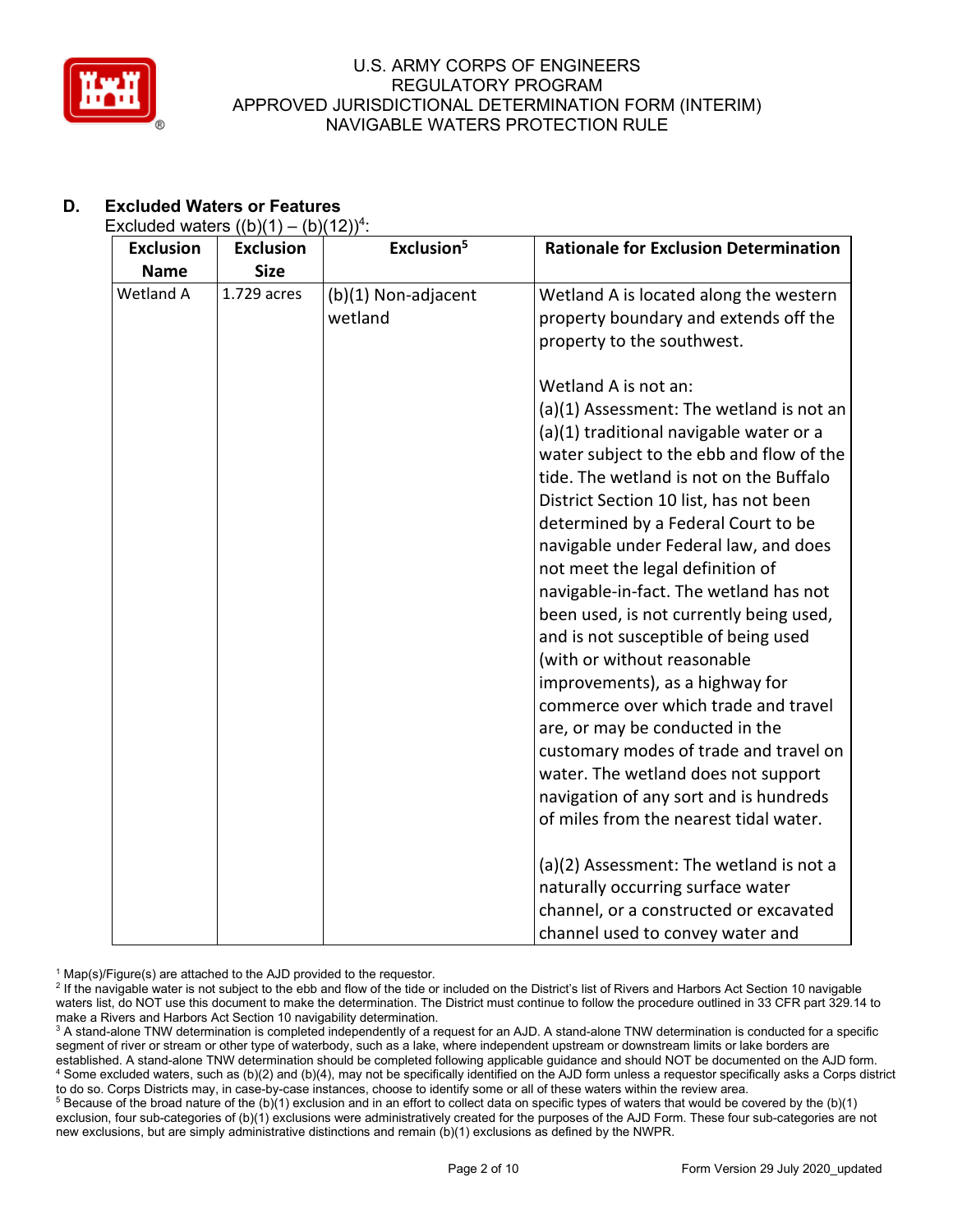

|  | therefore, is not an $(a)(2)$ water.                                                                                                                                                                                                                                                                                                                                                                                                                                                                                                                                                                                                                                            |
|--|---------------------------------------------------------------------------------------------------------------------------------------------------------------------------------------------------------------------------------------------------------------------------------------------------------------------------------------------------------------------------------------------------------------------------------------------------------------------------------------------------------------------------------------------------------------------------------------------------------------------------------------------------------------------------------|
|  | (a)(3) Assessment: The wetland does<br>not meet the definition of an (a)(3)<br>water as it is not a lake, pond, or<br>impoundment of a jurisdictional water.<br>The wetland is not a standing body of<br>open water. Mapping resources do not<br>indicate that a water of the U.S.<br>previously existed in this location.                                                                                                                                                                                                                                                                                                                                                      |
|  | (a)(4) Assessment: The subject wetland<br>has been determined to not be<br>"adjacent" to a paragraph (a)(1), (2), or<br>(3) water. Each adjacency criteria is<br>assessed below:<br>•(i) The wetland does not abut/touch a<br>water identified in paragraph (a)(1), (2),<br>or (3) at any point or any side. The<br>wetland is surrounded by upland on all<br>sides as verified by the Corps in the field<br>during the April 20, 2021 site visit. The<br>nearest potential (a) $(1)$ , $(2)$ , or $(3)$ water<br>is Stream 2, (See Section IIIC)<br>•(ii) The wetland is not inundated by<br>flooding from a water identified in<br>paragraph (a)(1), (2), or (3) in a typical |
|  | year. The wetland is located within<br>FEMA Flood Zone X (area of minimal<br>flood hazard, usually depicted on FIRMs<br>as above the 500-year flood level). The<br>wetland is not reported to be located<br>within the 100-year floodplain of an                                                                                                                                                                                                                                                                                                                                                                                                                                |

 $1$  Map(s)/Figure(s) are attached to the AJD provided to the requestor.

<sup>&</sup>lt;sup>2</sup> If the navigable water is not subject to the ebb and flow of the tide or included on the District's list of Rivers and Harbors Act Section 10 navigable waters list, do NOT use this document to make the determination. The District must continue to follow the procedure outlined in 33 CFR part 329.14 to make a Rivers and Harbors Act Section 10 navigability determination.

<sup>&</sup>lt;sup>3</sup> A stand-alone TNW determination is completed independently of a request for an AJD. A stand-alone TNW determination is conducted for a specific segment of river or stream or other type of waterbody, such as a lake, where independent upstream or downstream limits or lake borders are established. A stand-alone TNW determination should be completed following applicable guidance and should NOT be documented on the AJD form. <sup>4</sup> Some excluded waters, such as (b)(2) and (b)(4), may not be specifically identified on the AJD form unless a requestor specifically asks a Corps district to do so. Corps Districts may, in case-by-case instances, choose to identify some or all of these waters within the review area.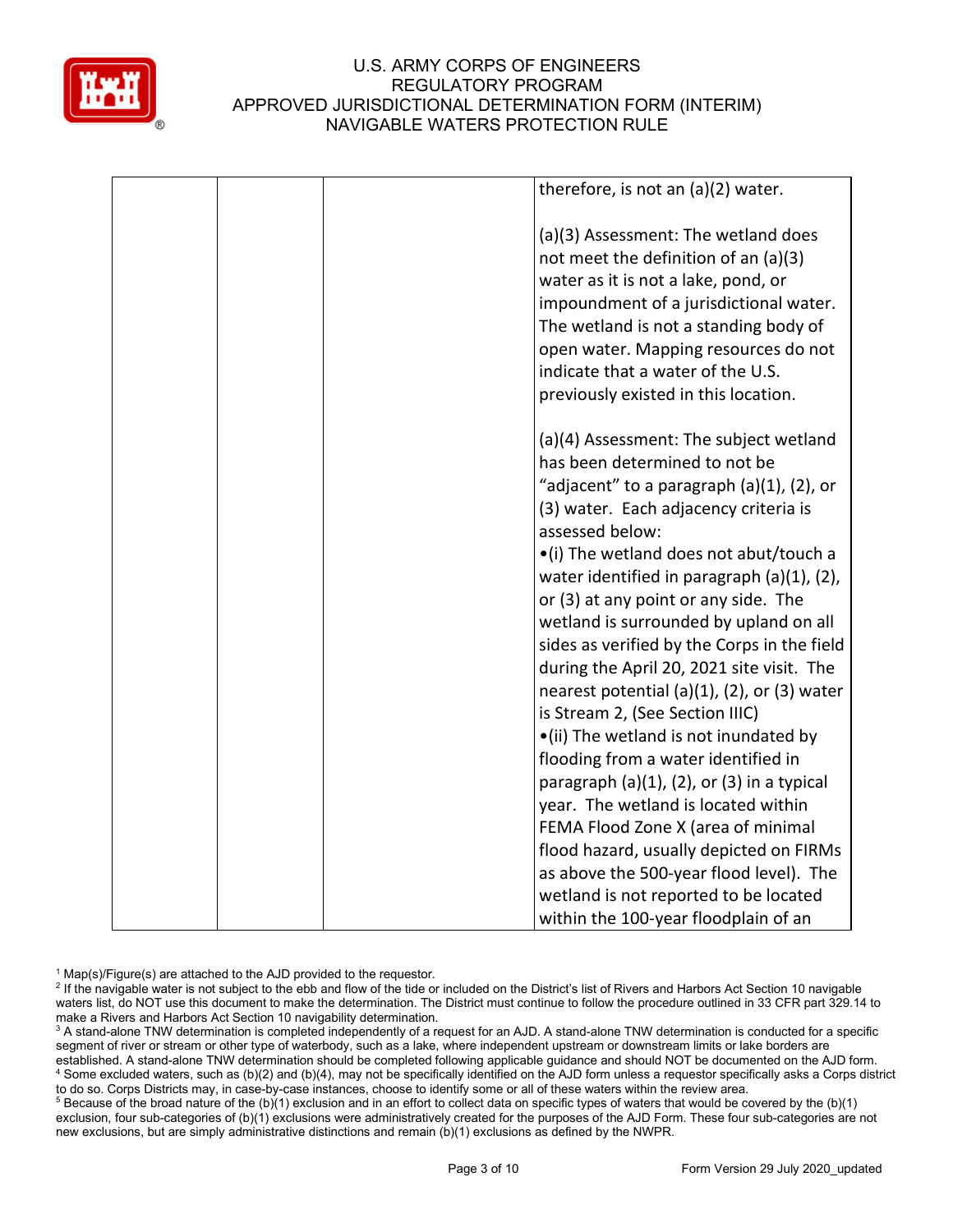

| $(a)(1)$ or $(a)(2)$ water. The wetland is<br>reported to be within the Mahoning silt<br>loam, 0 to 2 percent slopes (MgA) which<br>has a hydric rating of ten and a flooding<br>frequency rating reported to be "none"<br>and the Mahoning silt loam, 2 to 6<br>percent slopes (MgB) which has a hydric<br>rating of five and a flooding frequency<br>rating reported to be "none".                                                                                                                                    |
|-------------------------------------------------------------------------------------------------------------------------------------------------------------------------------------------------------------------------------------------------------------------------------------------------------------------------------------------------------------------------------------------------------------------------------------------------------------------------------------------------------------------------|
| The nearest (a)(2) water is an Unnamed<br>Tributary (UNT) to the West Branch of<br>the Rocky River which is approximately<br>1,350 feet to the southwest. This<br>unknown tributary is reported to be an<br>unknown perennial stream that is<br>visible on aerial photographs. Wetland<br>A is separated from this tributary by a<br>forested area. A review of the USGS<br>map and aerial photographs do not<br>indicate the presence of any other<br>potential (a) $(1)$ , $(2)$ , or $(3)$ waters near<br>Wetland A. |
| •(iii) The wetland is not physically<br>separated from a water identified in<br>paragraph $(a)(1)$ , $(2)$ , or $(3)$ only by a<br>natural berm, bank, dune, or similar<br>natural feature.<br>•(iv) The wetland is not physically<br>separated from a water identified in<br>paragraph $(a)(1)$ , $(2)$ , or $(3)$ only by an<br>artificial dike, barrier, or similar artificial                                                                                                                                       |

 $1$  Map(s)/Figure(s) are attached to the AJD provided to the requestor.

<sup>2</sup> If the navigable water is not subject to the ebb and flow of the tide or included on the District's list of Rivers and Harbors Act Section 10 navigable waters list, do NOT use this document to make the determination. The District must continue to follow the procedure outlined in 33 CFR part 329.14 to make a Rivers and Harbors Act Section 10 navigability determination.

<sup>3</sup> A stand-alone TNW determination is completed independently of a request for an AJD. A stand-alone TNW determination is conducted for a specific segment of river or stream or other type of waterbody, such as a lake, where independent upstream or downstream limits or lake borders are established. A stand-alone TNW determination should be completed following applicable guidance and should NOT be documented on the AJD form. <sup>4</sup> Some excluded waters, such as (b)(2) and (b)(4), may not be specifically identified on the AJD form unless a requestor specifically asks a Corps district to do so. Corps Districts may, in case-by-case instances, choose to identify some or all of these waters within the review area.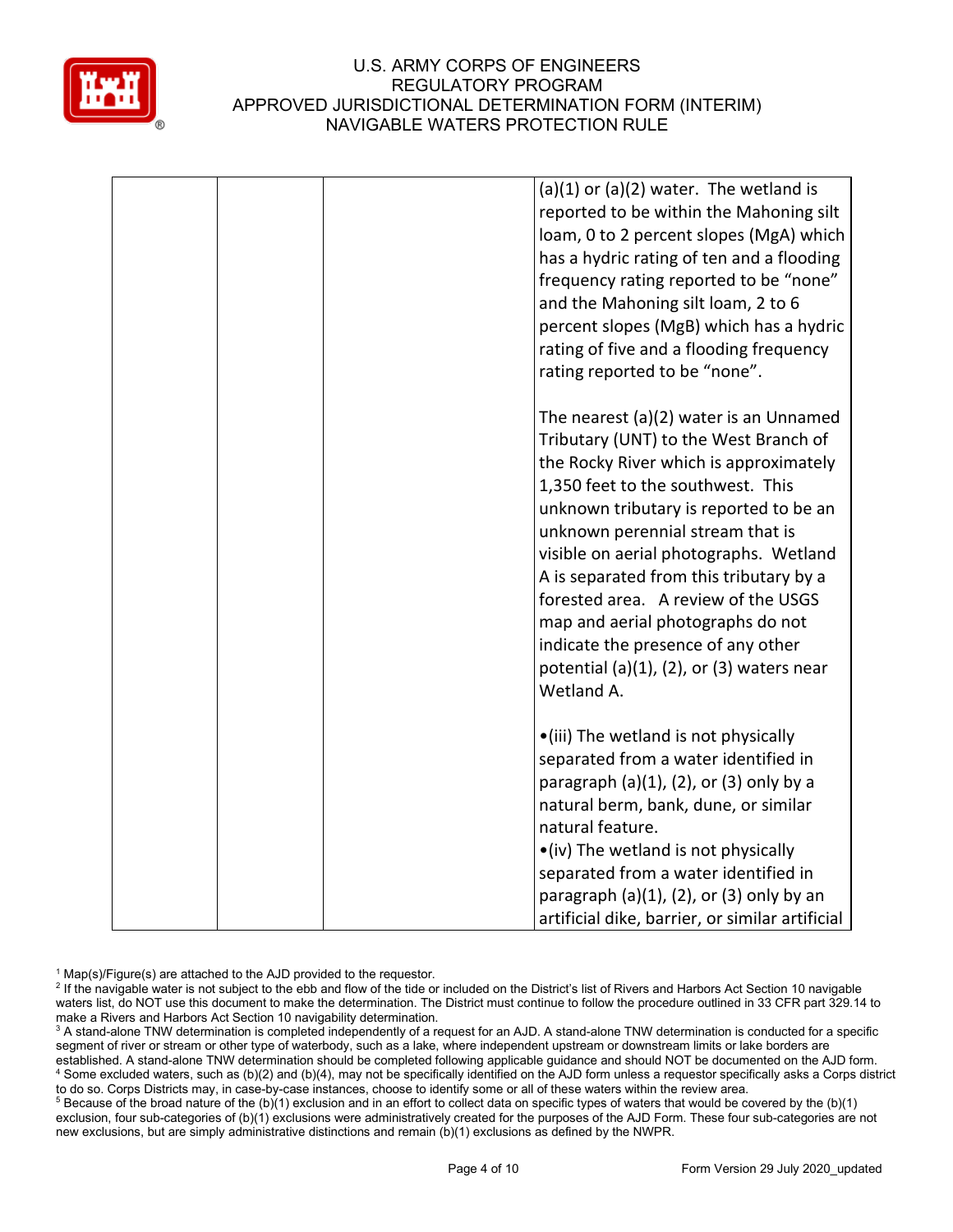

|                  |             |                     | structure. The wetland is not part of a   |
|------------------|-------------|---------------------|-------------------------------------------|
|                  |             |                     | larger wetland divided by a road or       |
|                  |             |                     | similar artificial structure.             |
| <b>Wetland B</b> | 0.026 acres | (b)(1) Non-adjacent | Wetland B is located along northern       |
|                  |             | wetland             | limits of the property and east of        |
|                  |             |                     | Wetland A. Wetland B was                  |
|                  |             |                     | circumnavigated during the Corps' April   |
|                  |             |                     | 20, 2021 site visit and it was determined |
|                  |             |                     | to be an isolated water, disconnected     |
|                  |             |                     | from any (a)(1-3) water. Additionally, no |
|                  |             |                     | defined                                   |
|                  |             |                     | channels/tributaries/ditches/artificial   |
|                  |             |                     | structures were observed connecting       |
|                  |             |                     | this wetland to any $(a)(1-3)$ water.     |
|                  |             |                     | Wetland B is not an:                      |
|                  |             |                     | (a)(1) Assessment: The wetland is not an  |
|                  |             |                     | (a)(1) traditional navigable water or a   |
|                  |             |                     | water subject to the ebb and flow of the  |
|                  |             |                     | tide. The wetland is not on the Buffalo   |
|                  |             |                     | District Section 10 list, has not been    |
|                  |             |                     | determined by a Federal Court to be       |
|                  |             |                     | navigable under Federal law, and does     |
|                  |             |                     | not meet the legal definition of          |
|                  |             |                     | navigable-in-fact. The wetland has not    |
|                  |             |                     | been used, is not currently being used,   |
|                  |             |                     | and is not susceptible of being used      |
|                  |             |                     | (with or without reasonable               |
|                  |             |                     | improvements), as a highway for           |
|                  |             |                     | commerce over which trade and travel      |
|                  |             |                     | are, or may be conducted in the           |
|                  |             |                     | customary modes of trade and travel on    |
|                  |             |                     | water. The wetland does not support       |

 $1$  Map(s)/Figure(s) are attached to the AJD provided to the requestor.

<sup>&</sup>lt;sup>2</sup> If the navigable water is not subject to the ebb and flow of the tide or included on the District's list of Rivers and Harbors Act Section 10 navigable waters list, do NOT use this document to make the determination. The District must continue to follow the procedure outlined in 33 CFR part 329.14 to make a Rivers and Harbors Act Section 10 navigability determination.

<sup>&</sup>lt;sup>3</sup> A stand-alone TNW determination is completed independently of a request for an AJD. A stand-alone TNW determination is conducted for a specific segment of river or stream or other type of waterbody, such as a lake, where independent upstream or downstream limits or lake borders are established. A stand-alone TNW determination should be completed following applicable guidance and should NOT be documented on the AJD form. <sup>4</sup> Some excluded waters, such as (b)(2) and (b)(4), may not be specifically identified on the AJD form unless a requestor specifically asks a Corps district to do so. Corps Districts may, in case-by-case instances, choose to identify some or all of these waters within the review area.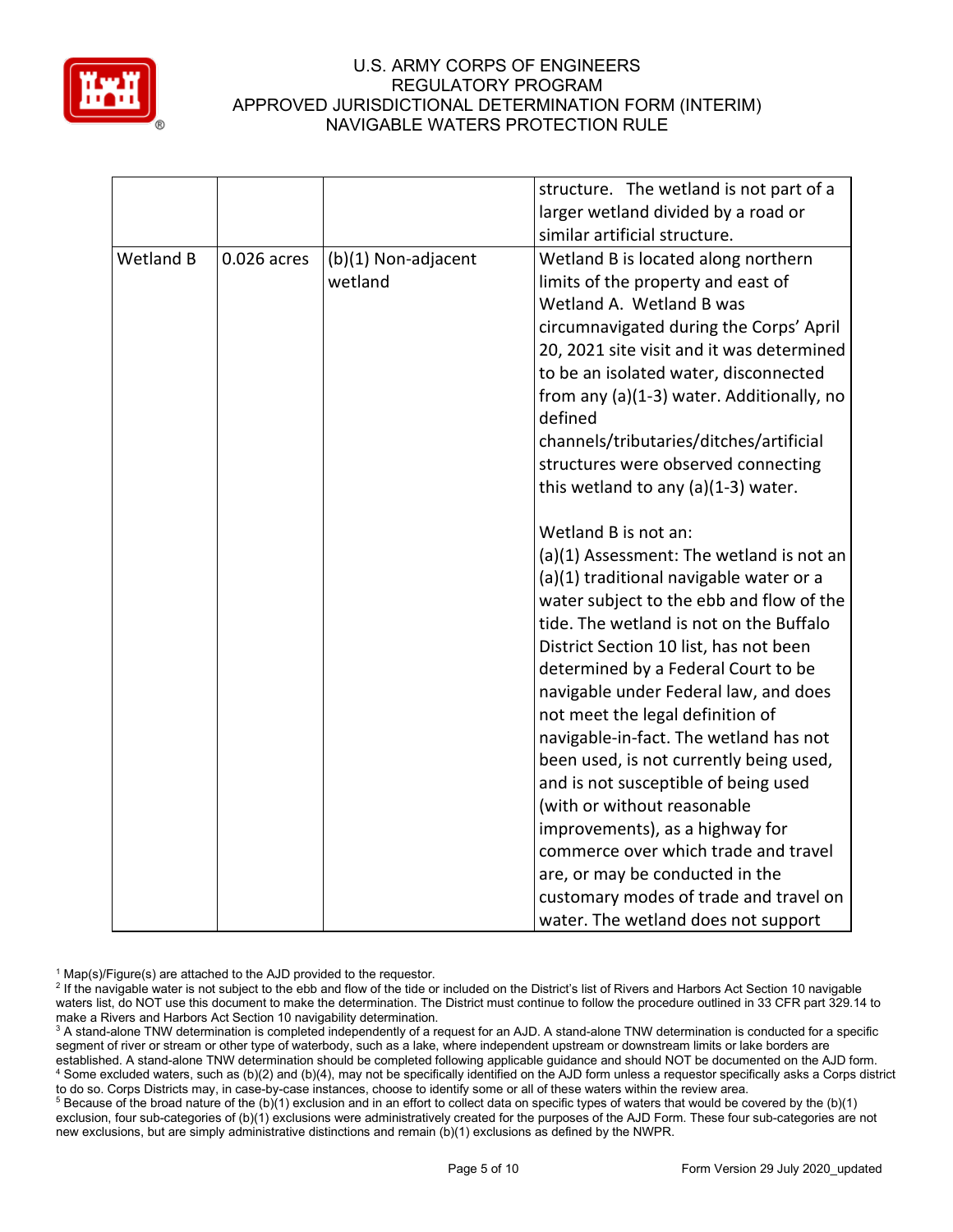

|  | navigation of any sort and is hundreds               |
|--|------------------------------------------------------|
|  | of miles from the nearest tidal water.               |
|  |                                                      |
|  | (a)(2) Assessment: The wetland is not a              |
|  | naturally occurring surface water                    |
|  | channel, or a constructed or excavated               |
|  | channel used to convey water and                     |
|  |                                                      |
|  | therefore, is not an (a)(2) water.                   |
|  |                                                      |
|  | (a)(3) Assessment: The wetland does                  |
|  | not meet the definition of an $(a)(3)$               |
|  | water as it is not a lake, pond, or                  |
|  | impoundment of a jurisdictional water.               |
|  | The wetland is not a standing body of                |
|  | open water. Mapping resources do not                 |
|  | indicate that a water of the U.S.                    |
|  | previously existed in this location.                 |
|  |                                                      |
|  | (a)(4) Assessment: The subject wetland               |
|  | has been determined to not be                        |
|  | "adjacent" to a paragraph (a)(1), (2), or            |
|  | (3) water. Each adjacency criteria is                |
|  | assessed below:                                      |
|  | •(i) The wetland does not abut/touch a               |
|  | water identified in paragraph (a)(1), (2),           |
|  | or (3) at any point or any side. The                 |
|  |                                                      |
|  | wetland is surrounded by upland on all               |
|  | sides as verified by the Corps in the field          |
|  | during the April 20, 2021 site visit. The            |
|  | nearest potential (a) $(1)$ , $(2)$ , or $(3)$ water |
|  | is Stream 2, (See Section IIIC)                      |
|  | •(ii) The wetland is not inundated by                |
|  | flooding from a water identified in                  |

 $1$  Map(s)/Figure(s) are attached to the AJD provided to the requestor.

<sup>2</sup> If the navigable water is not subject to the ebb and flow of the tide or included on the District's list of Rivers and Harbors Act Section 10 navigable waters list, do NOT use this document to make the determination. The District must continue to follow the procedure outlined in 33 CFR part 329.14 to make a Rivers and Harbors Act Section 10 navigability determination.

<sup>3</sup> A stand-alone TNW determination is completed independently of a request for an AJD. A stand-alone TNW determination is conducted for a specific segment of river or stream or other type of waterbody, such as a lake, where independent upstream or downstream limits or lake borders are established. A stand-alone TNW determination should be completed following applicable guidance and should NOT be documented on the AJD form. <sup>4</sup> Some excluded waters, such as (b)(2) and (b)(4), may not be specifically identified on the AJD form unless a requestor specifically asks a Corps district to do so. Corps Districts may, in case-by-case instances, choose to identify some or all of these waters within the review area.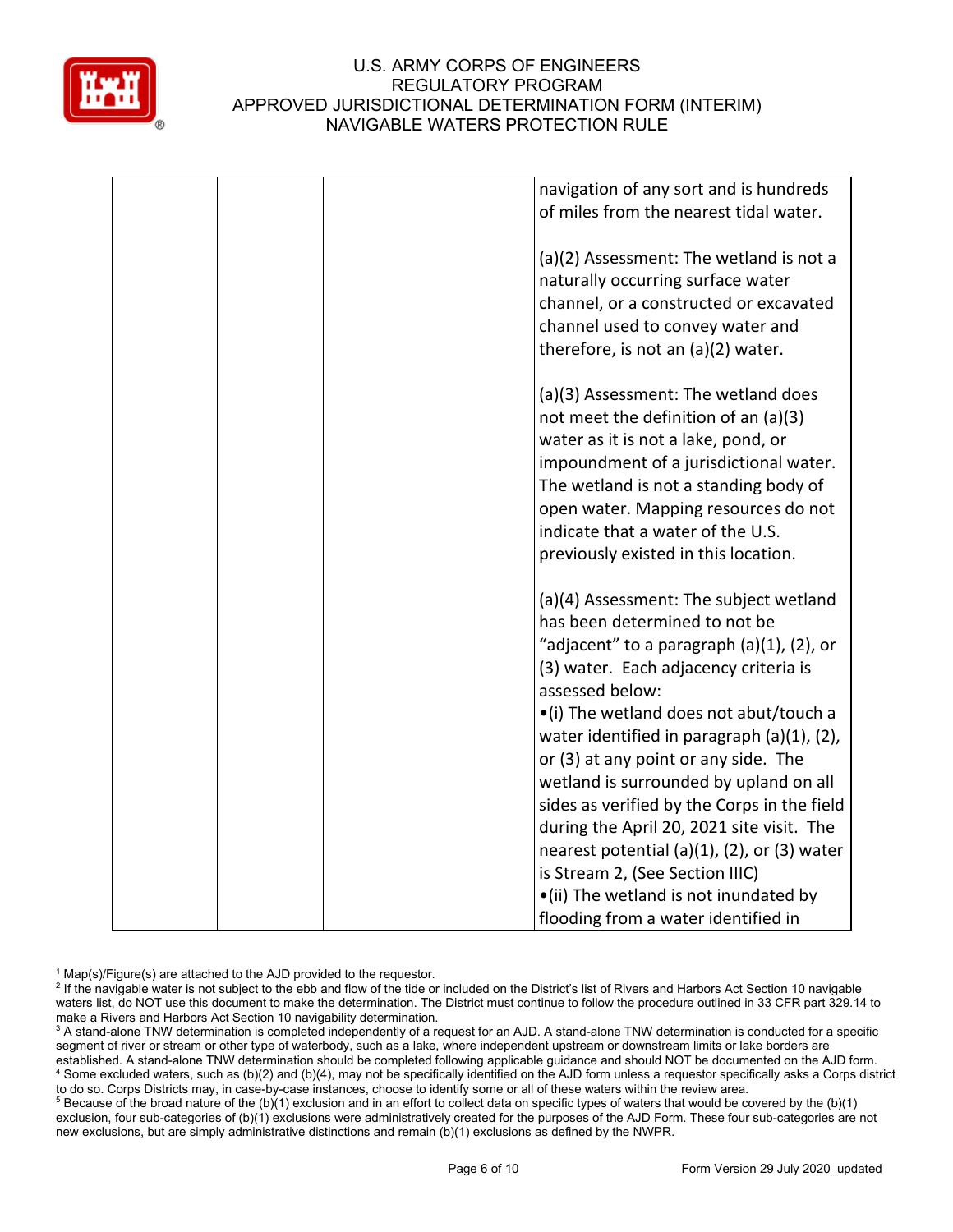

|  | paragraph $(a)(1)$ , $(2)$ , or $(3)$ in a typical<br>year. The wetland is located within<br>FEMA Flood Zone X (area of minimal<br>flood hazard, usually depicted on FIRMs<br>as above the 500-year flood level). The<br>wetland is not reported to be located<br>within the 100-year floodplain of an<br>$(a)(1)$ or $(a)(2)$ water. The wetland is<br>reported to be within the MgA map unit<br>which has a hydric rating of ten and a<br>flooding frequency rating reported to be<br>"none". |
|--|-------------------------------------------------------------------------------------------------------------------------------------------------------------------------------------------------------------------------------------------------------------------------------------------------------------------------------------------------------------------------------------------------------------------------------------------------------------------------------------------------|
|  | The nearest $(a)(2)$ water to Wetland B is<br>reported to be an UNT to Bakers Creek<br>located approximately 1,100 feet to the<br>northeast. Wetland B is separated from<br>this tributary by residential areas, a<br>four-lane road, and a commercial<br>property. A review of the USGS map and<br>aerial photographs do not indicate the<br>presence of any other potential (a)(1),<br>(2), or (3) waters near Wetland B.                                                                     |
|  | •(iii) The wetland is not physically<br>separated from a water identified in<br>paragraph $(a)(1)$ , $(2)$ , or $(3)$ only by a<br>natural berm, bank, dune, or similar<br>natural feature.<br>•(iv) The wetland is not physically<br>separated from a water identified in<br>paragraph $(a)(1)$ , $(2)$ , or $(3)$ only by an<br>artificial dike, barrier, or similar artificial                                                                                                               |

 $1$  Map(s)/Figure(s) are attached to the AJD provided to the requestor.

<sup>2</sup> If the navigable water is not subject to the ebb and flow of the tide or included on the District's list of Rivers and Harbors Act Section 10 navigable waters list, do NOT use this document to make the determination. The District must continue to follow the procedure outlined in 33 CFR part 329.14 to make a Rivers and Harbors Act Section 10 navigability determination.

<sup>3</sup> A stand-alone TNW determination is completed independently of a request for an AJD. A stand-alone TNW determination is conducted for a specific segment of river or stream or other type of waterbody, such as a lake, where independent upstream or downstream limits or lake borders are established. A stand-alone TNW determination should be completed following applicable guidance and should NOT be documented on the AJD form. <sup>4</sup> Some excluded waters, such as (b)(2) and (b)(4), may not be specifically identified on the AJD form unless a requestor specifically asks a Corps district to do so. Corps Districts may, in case-by-case instances, choose to identify some or all of these waters within the review area.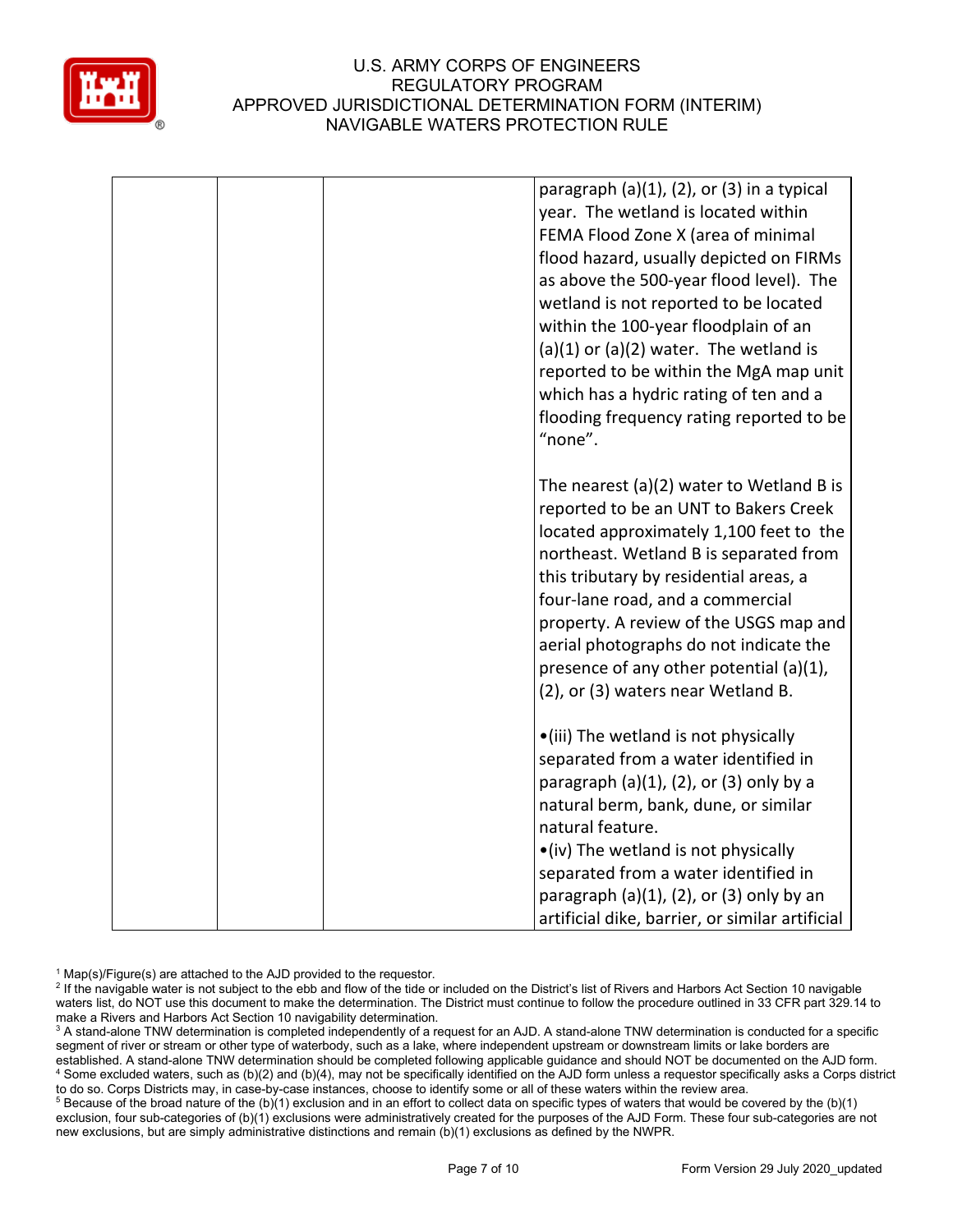

|  | structure. The wetland is not part of a |
|--|-----------------------------------------|
|  | larger wetland divided by a road or     |
|  | similar artificial structure.           |

## **III. SUPPORTING INFORMATION**

- **A. Select/enter all resources** that were used to aid in this determination and attach data/maps to this document and/or references/citations in the administrative record, as appropriate.
	- **\_X\_** Information submitted by, or on behalf of, the applicant/consultant: *Surface Water Delineation Report, 19156 Pearl Road, Strongsville, Cuyahoga County, Ohio, prepared for Encompass Health, prepared by The Mannik & Smith Group, Inc., January 2021* This information *is* sufficient for purposes of this AJD. Rationale: *N/A*
	- **\_\_\_** Data sheets prepared by the Corps: *Title(s) and/or date(s).*
	- **X** Photographs: *Connect Explorer Aerials – 2011 APR 10, 2013 DEC 4, 2014 NOV 10, 2015 APR 24, 2016 Mar 29, 2020 APR 20 and NOV 12 and 2021 MAR 13. Consultant onsite photographs, no date but appear to have been taken during the wetland delineation on 2020 Nov 10*
	- **\_X\_** Corps Site visit(s) conducted on: *April 20, 2021*
	- **\_X\_** Previous Jurisdictional Determinations (AJDs or PJDs): *2012-00964, February 19, 2014*
	- **\_X\_** Antecedent Precipitation Tool: *provide detailed discussion in Section III.B.*
	- **\_\_** USDA NRCS Soil Survey:
	- **\_\_\_** USFWS NWI maps: *Title(s) and/or date(s).*
	- **\_\_\_** USGS topographic maps: *Title(s) and/or date(s).*

#### **Other data sources used to aid in this determination:**

| Data Source (select)       | Name and/or date and other relevant information |
|----------------------------|-------------------------------------------------|
| <b>USGS Sources</b>        | N/A.                                            |
| <b>USDA Sources</b>        | N/A.                                            |
| <b>NOAA Sources</b>        | N/A.                                            |
| <b>USACE Sources</b>       | N/A.                                            |
| State/Local/Tribal Sources | N/A.                                            |
| <b>Other Sources</b>       | N/A.                                            |

**B. Typical year assessment(s):** The subject parcel's latitude/longitude was entered into the Antecedent Precipitation Tool (APT) which was used to determine average precipitation, total precipitation over the 90 days preceding the Corps' site visit, the consultants date of delineation and leaf off aerials from Connect Explorer to whether the site visits and aerials represent conditions of dry, normal or wet conditions. The APT pulled precipitation data from the Cleveland weather station.

 $1$  Map(s)/Figure(s) are attached to the AJD provided to the requestor.

<sup>&</sup>lt;sup>2</sup> If the navigable water is not subject to the ebb and flow of the tide or included on the District's list of Rivers and Harbors Act Section 10 navigable waters list, do NOT use this document to make the determination. The District must continue to follow the procedure outlined in 33 CFR part 329.14 to make a Rivers and Harbors Act Section 10 navigability determination.

<sup>&</sup>lt;sup>3</sup> A stand-alone TNW determination is completed independently of a request for an AJD. A stand-alone TNW determination is conducted for a specific segment of river or stream or other type of waterbody, such as a lake, where independent upstream or downstream limits or lake borders are established. A stand-alone TNW determination should be completed following applicable guidance and should NOT be documented on the AJD form. <sup>4</sup> Some excluded waters, such as (b)(2) and (b)(4), may not be specifically identified on the AJD form unless a requestor specifically asks a Corps district to do so. Corps Districts may, in case-by-case instances, choose to identify some or all of these waters within the review area.

 $5$  Because of the broad nature of the (b)(1) exclusion and in an effort to collect data on specific types of waters that would be covered by the (b)(1) exclusion, four sub-categories of (b)(1) exclusions were administratively created for the purposes of the AJD Form. These four sub-categories are not new exclusions, but are simply administrative distinctions and remain (b)(1) exclusions as defined by the NWPR.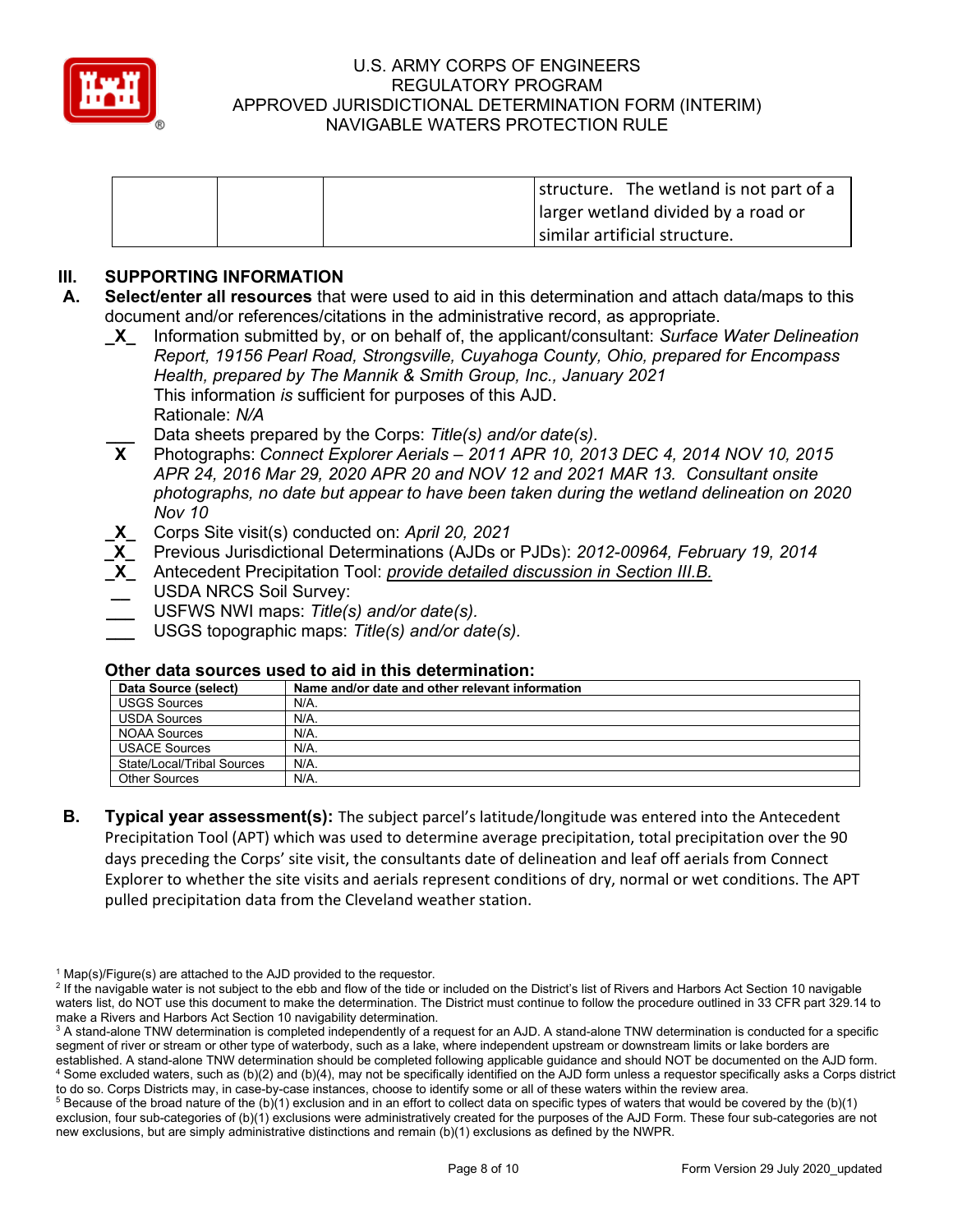

The APT determined the Corps site visit and aerial dated 31 MAR 2021 represent drier than normal conditions during the wet season with the observed rain fall less than the 30<sup>th</sup> percentile. Thirty to 60 days prior to the visit the APT indicates that precipitation was 1.1" which is below the 30th percentile, and 60 to 90 days prior precipitation was 2.0" which is also below the 30th percentile. Therefore, one month prior to the site visit precipitation was normal and two to three months prior to the site visit precipitation was considered below normal for that time of year. The APT also indicates that the consultant's delineation and photographs from 2020 NOV 12, 10 and APR 20 and 2019 MAR 27 represent moderate to mild wetness under normal conditions during the wet season. The 2016 MAR 29 represent wetter than normal conditions during a mild drought in the wet season. The remaining aerials were taken during the wet season during mild to severe wetness under normal conditions.

There is no indication in the observed aerials representing the current site conditions following the construction of the residential development to the west, circa 2013 and 2014 that water from Wetlands A or B flow to the UNT to the West Branch of the Rocky River nor the UNT to Bakers Creek.

|          |             |            |                   |                   |        |                  | Antecedent  |
|----------|-------------|------------|-------------------|-------------------|--------|------------------|-------------|
| Latitude | Longitude   | Date       | <b>PDSI Value</b> | <b>PDSI Class</b> | Season | <b>ARC Score</b> | Precip      |
|          |             |            |                   |                   |        |                  | Condition   |
| 41.27953 | $-81.83641$ | 4/20/2021  | $-1.89$           | Mild              | Wet    | 6                | Drier than  |
|          |             |            |                   | drought           | Season |                  | Normal      |
| 41.27953 | $-81.83641$ | 3/31/2021  | $-1.76$           | Mild              | Wet    | 6                | Drier than  |
|          |             |            |                   | drought           | Season |                  | Normal      |
| 41.27953 | $-81.83641$ | 11/12/2020 | 1.97              | Mild              | Wet    | 14               | Normal      |
|          |             |            |                   | wetness           | Season |                  | Conditions  |
| 41.27953 | $-81.83641$ | 11/10/2020 | 1.97              | Mild              | Wet    | 14               | Normal      |
|          |             |            |                   | wetness           | Season |                  | Conditions  |
| 41.27953 | $-81.83641$ | 4/20/2020  | 2.51              | Moderate          | Wet    | 14               | Normal      |
|          |             |            |                   | wetness           | Season |                  | Conditions  |
| 41.27953 | $-81.83641$ | 3/27/2019  | 2.98              | Moderate          | Wet    | 10               | Normal      |
|          |             |            |                   | wetness           | Season |                  | Conditions  |
| 41.27953 | $-81.83641$ | 3/29/2016  | $-1.01$           | Mild              | Wet    | 16               | Wetter than |
|          |             |            |                   | drought           | Season |                  | Normal      |
| 41.27953 | $-81.83641$ | 4/24/2015  | 1.81              | Mild              | Wet    | 10               | Normal      |
|          |             |            |                   | wetness           | Season |                  | Conditions  |
| 41.27953 | $-81.83641$ | 11/10/2014 | 4.07              | Extreme           | Wet    | 11               | Normal      |
|          |             |            |                   | wetness           | Season |                  | Conditions  |

 $1$  Map(s)/Figure(s) are attached to the AJD provided to the requestor.

<sup>2</sup> If the navigable water is not subject to the ebb and flow of the tide or included on the District's list of Rivers and Harbors Act Section 10 navigable waters list, do NOT use this document to make the determination. The District must continue to follow the procedure outlined in 33 CFR part 329.14 to make a Rivers and Harbors Act Section 10 navigability determination.

<sup>3</sup> A stand-alone TNW determination is completed independently of a request for an AJD. A stand-alone TNW determination is conducted for a specific segment of river or stream or other type of waterbody, such as a lake, where independent upstream or downstream limits or lake borders are established. A stand-alone TNW determination should be completed following applicable guidance and should NOT be documented on the AJD form. <sup>4</sup> Some excluded waters, such as (b)(2) and (b)(4), may not be specifically identified on the AJD form unless a requestor specifically asks a Corps district to do so. Corps Districts may, in case-by-case instances, choose to identify some or all of these waters within the review area.